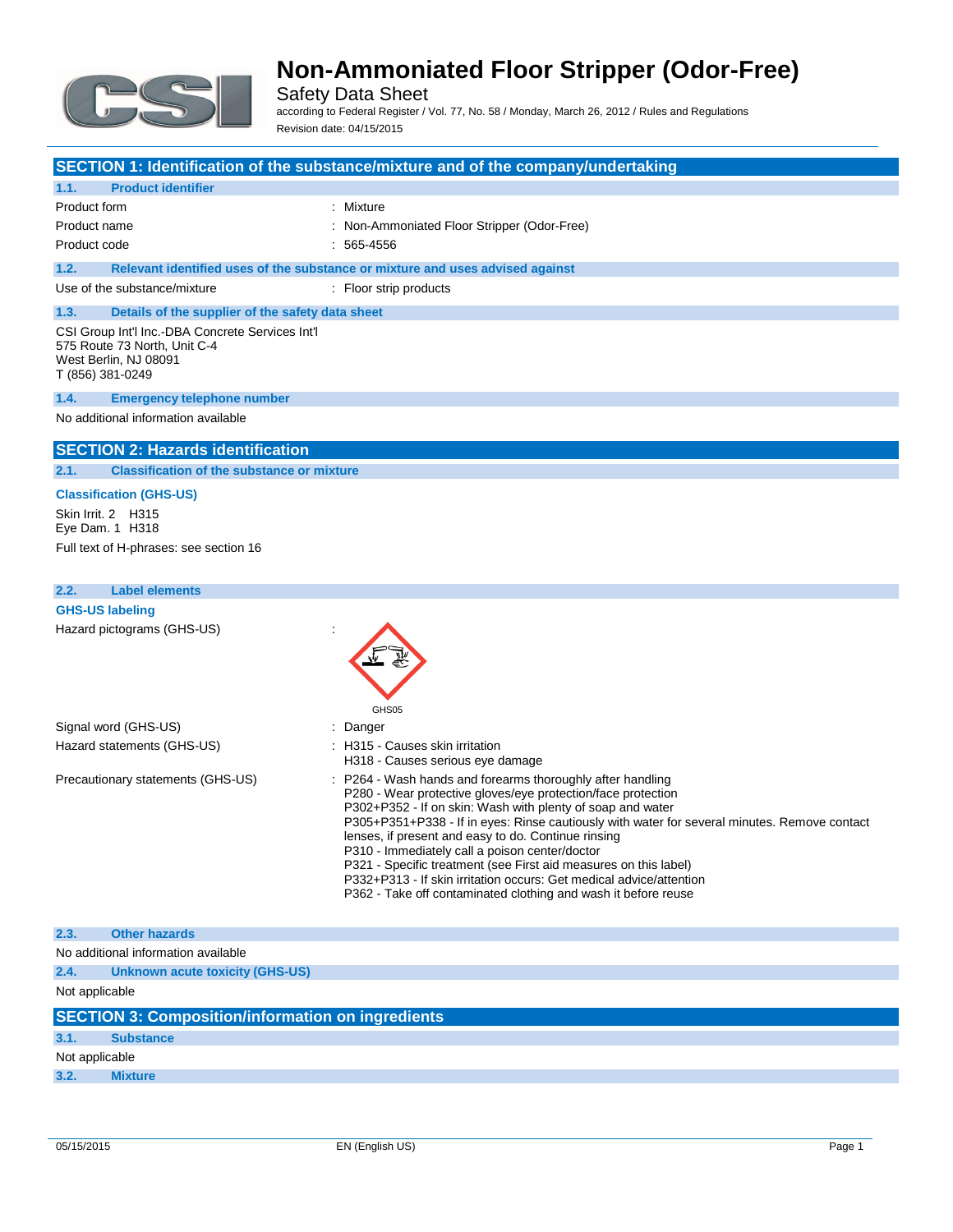Safety Data Sheet

according to Federal Register / Vol. 77, No. 58 / Monday, March 26, 2012 / Rules and Regulations

| <b>Name</b>                       | <b>Product identifier</b> | $\frac{9}{6}$ | <b>Classification (GHS-US)</b>                                                                        |
|-----------------------------------|---------------------------|---------------|-------------------------------------------------------------------------------------------------------|
| 2-phenoxyethanol                  | (CAS No) 122-99-6         | $5 - 10$      | Acute Tox. 4 (Oral), H302<br>Eye Irrit. 2A, H319                                                      |
| 2-aminoethanol                    | (CAS No) 141-43-5         | $1 - 5$       | Flam. Lig. 4, H227<br>Acute Tox. 4 (Oral), H302<br>Acute Tox. 4 (Dermal), H312<br>Skin Corr. 1B, H314 |
| 1-octanesulfonic acid sodium salt | (CAS No) 5324-84-5        | $1 - 5$       | Skin Irrit, 2, H315<br>Eve Irrit, 2A, H319                                                            |

Full text of H-phrases: see section 16

|        | <b>SECTION 4: First aid measures</b>                                       |                                                                                                                                                                                                       |
|--------|----------------------------------------------------------------------------|-------------------------------------------------------------------------------------------------------------------------------------------------------------------------------------------------------|
| 4.1.   | <b>Description of first aid measures</b>                                   |                                                                                                                                                                                                       |
|        | First-aid measures general                                                 | : Never give anything by mouth to an unconscious person. If you feel unwell, seek medical<br>advice (show the label where possible).                                                                  |
|        | First-aid measures after inhalation                                        | Allow victim to breathe fresh air. Allow the victim to rest.                                                                                                                                          |
|        | First-aid measures after skin contact                                      | : Wash with plenty of soap and water. Wash contaminated clothing before reuse. If skin irritation<br>occurs: Get medical advice/attention. Specific treatment (see First aid measures on this label). |
|        | First-aid measures after eye contact                                       | Rinse cautiously with water for several minutes. Remove contact lenses, if present and easy to<br>do. Continue rinsing. Immediately call a poison center or doctor/physician.                         |
|        | First-aid measures after ingestion                                         | : Rinse mouth. Do NOT induce vomiting. Obtain emergency medical attention.                                                                                                                            |
| 4.2.   | Most important symptoms and effects, both acute and delayed                |                                                                                                                                                                                                       |
|        | Symptoms/injuries after skin contact                                       | : Causes skin irritation.                                                                                                                                                                             |
|        | Symptoms/injuries after eye contact                                        | : Causes serious eye damage.                                                                                                                                                                          |
| 4.3.   | Indication of any immediate medical attention and special treatment needed |                                                                                                                                                                                                       |
|        | No additional information available                                        |                                                                                                                                                                                                       |
|        | <b>SECTION 5: Firefighting measures</b>                                    |                                                                                                                                                                                                       |
| 5.1.   | <b>Extinguishing media</b>                                                 |                                                                                                                                                                                                       |
|        | Suitable extinguishing media                                               | : Foam. Dry powder. Carbon dioxide. Water spray. Sand.                                                                                                                                                |
|        | Unsuitable extinguishing media                                             | : Do not use a heavy water stream.                                                                                                                                                                    |
| 5.2.   | Special hazards arising from the substance or mixture                      |                                                                                                                                                                                                       |
|        | No additional information available                                        |                                                                                                                                                                                                       |
| 5.3.   | <b>Advice for firefighters</b>                                             |                                                                                                                                                                                                       |
|        | Firefighting instructions                                                  | : Use water spray or fog for cooling exposed containers. Exercise caution when fighting any                                                                                                           |
|        |                                                                            | chemical fire. Prevent fire-fighting water from entering environment.                                                                                                                                 |
|        | Protection during firefighting                                             | : Do not enter fire area without proper protective equipment, including respiratory protection.                                                                                                       |
|        | <b>SECTION 6: Accidental release measures</b>                              |                                                                                                                                                                                                       |
| 6.1.   | Personal precautions, protective equipment and emergency procedures        |                                                                                                                                                                                                       |
| 6.1.1. | For non-emergency personnel                                                |                                                                                                                                                                                                       |
|        | Emergency procedures                                                       | : Evacuate unnecessary personnel.                                                                                                                                                                     |
| 6.1.2. | For emergency responders                                                   |                                                                                                                                                                                                       |
|        | Protective equipment                                                       |                                                                                                                                                                                                       |
|        |                                                                            | : Equip cleanup crew with proper protection.<br>: Ventilate area.                                                                                                                                     |
|        | Emergency procedures                                                       |                                                                                                                                                                                                       |
| 6.2.   | <b>Environmental precautions</b>                                           |                                                                                                                                                                                                       |
|        |                                                                            | Prevent entry to sewers and public waters. Notify authorities if liquid enters sewers or public waters.                                                                                               |
| 6.3.   | Methods and material for containment and cleaning up                       |                                                                                                                                                                                                       |
|        | Methods for cleaning up                                                    | : Soak up spills with inert solids, such as clay or diatomaceous earth as soon as possible. Collect<br>spillage. Store away from other materials.                                                     |
| 6.4.   | Reference to other sections                                                |                                                                                                                                                                                                       |

See Heading 8. Exposure controls and personal protection.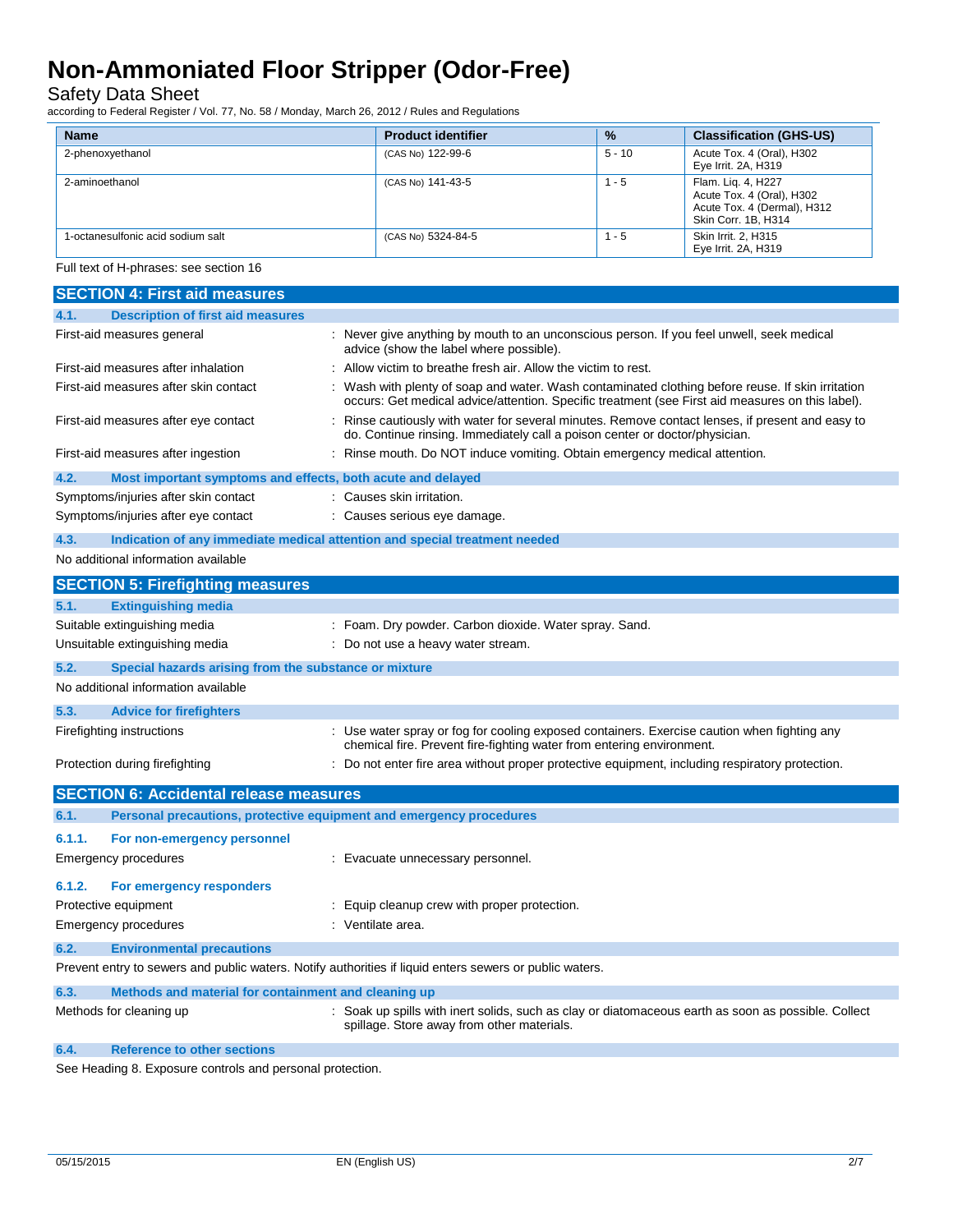Safety Data Sheet

according to Federal Register / Vol. 77, No. 58 / Monday, March 26, 2012 / Rules and Regulations

|                               | <b>SECTION 7: Handling and storage</b>                       |                |                                                                                                                                                                                                              |
|-------------------------------|--------------------------------------------------------------|----------------|--------------------------------------------------------------------------------------------------------------------------------------------------------------------------------------------------------------|
| 7.1.                          | <b>Precautions for safe handling</b>                         |                |                                                                                                                                                                                                              |
| Precautions for safe handling |                                                              |                | : Wash hands and other exposed areas with mild soap and water before eating, drinking or<br>smoking and when leaving work. Provide good ventilation in process area to prevent formation<br>of vapor.        |
|                               | Hygiene measures                                             |                | : Wash hands and forearms thoroughly after handling.                                                                                                                                                         |
| 7.2.                          | Conditions for safe storage, including any incompatibilities |                |                                                                                                                                                                                                              |
|                               | Storage conditions                                           |                | : Keep only in the original container in a cool, well ventilated place away from heat, hot surfaces,<br>sparks, open flame and other ignition sources. No smoking. Keep container closed when not in<br>use. |
|                               | Incompatible products                                        |                | : Strong bases. Strong acids.                                                                                                                                                                                |
|                               | Incompatible materials                                       |                | : Sources of ignition. Direct sunlight.                                                                                                                                                                      |
| 7.3.                          | <b>Specific end use(s)</b>                                   |                |                                                                                                                                                                                                              |
|                               | No additional information available                          |                |                                                                                                                                                                                                              |
|                               | <b>SECTION 8: Exposure controls/personal protection</b>      |                |                                                                                                                                                                                                              |
| 8.1.                          | <b>Control parameters</b>                                    |                |                                                                                                                                                                                                              |
|                               | Non-Ammoniated Floor Stripper (Odor-Free)                    |                |                                                                                                                                                                                                              |
| <b>ACGIH</b>                  |                                                              | Not applicable |                                                                                                                                                                                                              |

| OSHA                        | Not applicable |
|-----------------------------|----------------|
| 2-phenoxyethanol (122-99-6) |                |
| <b>ACGIH</b>                | Not applicable |
| <b>OSHA</b>                 | Not applicable |

| 2-aminoethanol (141-43-5) |                                     |                    |
|---------------------------|-------------------------------------|--------------------|
| <b>ACGIH</b>              | ACGIH TWA (ppm)                     | 3 ppm              |
| <b>ACGIH</b>              | ACGIH STEL (ppm)                    | 3 ppm              |
| <b>ACGIH</b>              | Remark (ACGIH)                      | Eye & skin irr     |
| <b>OSHA</b>               | OSHA PEL (TWA) (mg/m <sup>3</sup> ) | $6 \text{ mg/m}^3$ |
| <b>OSHA</b>               | OSHA PEL (TWA) (ppm)                | 3 ppm              |
|                           |                                     |                    |

| 1-octanesulfonic acid sodium salt (5324-84-5) |                |  |
|-----------------------------------------------|----------------|--|
| ACGIH                                         | Not applicable |  |
| OSHA                                          | Not applicable |  |

| 8.2.<br><b>Exposure controls</b> |                                                                            |
|----------------------------------|----------------------------------------------------------------------------|
| Personal protective equipment    | : Avoid all unnecessary exposure.                                          |
| Hand protection                  | : Wear protective gloves/eye protection/face protection protective gloves. |
| Eye protection                   | : Chemical goggles or safety glasses.                                      |
| Skin and body protection         | : Wear suitable protective clothing.                                       |
| Respiratory protection           | : Wear appropriate mask.                                                   |
| Other information                | : Do not eat, drink or smoke during use.                                   |
|                                  |                                                                            |

### **SECTION 9: Physical and chemical properties**

| 9.1.           | Information on basic physical and chemical properties |                     |
|----------------|-------------------------------------------------------|---------------------|
| Physical state |                                                       | : Liquid            |
| Color          |                                                       | : clear             |
| Odor           |                                                       | $:$ mild            |
| Odor threshold |                                                       | : No data available |
| pH             |                                                       | : 11                |
| Melting point  |                                                       | : No data available |
| Freezing point |                                                       | : No data available |
|                |                                                       |                     |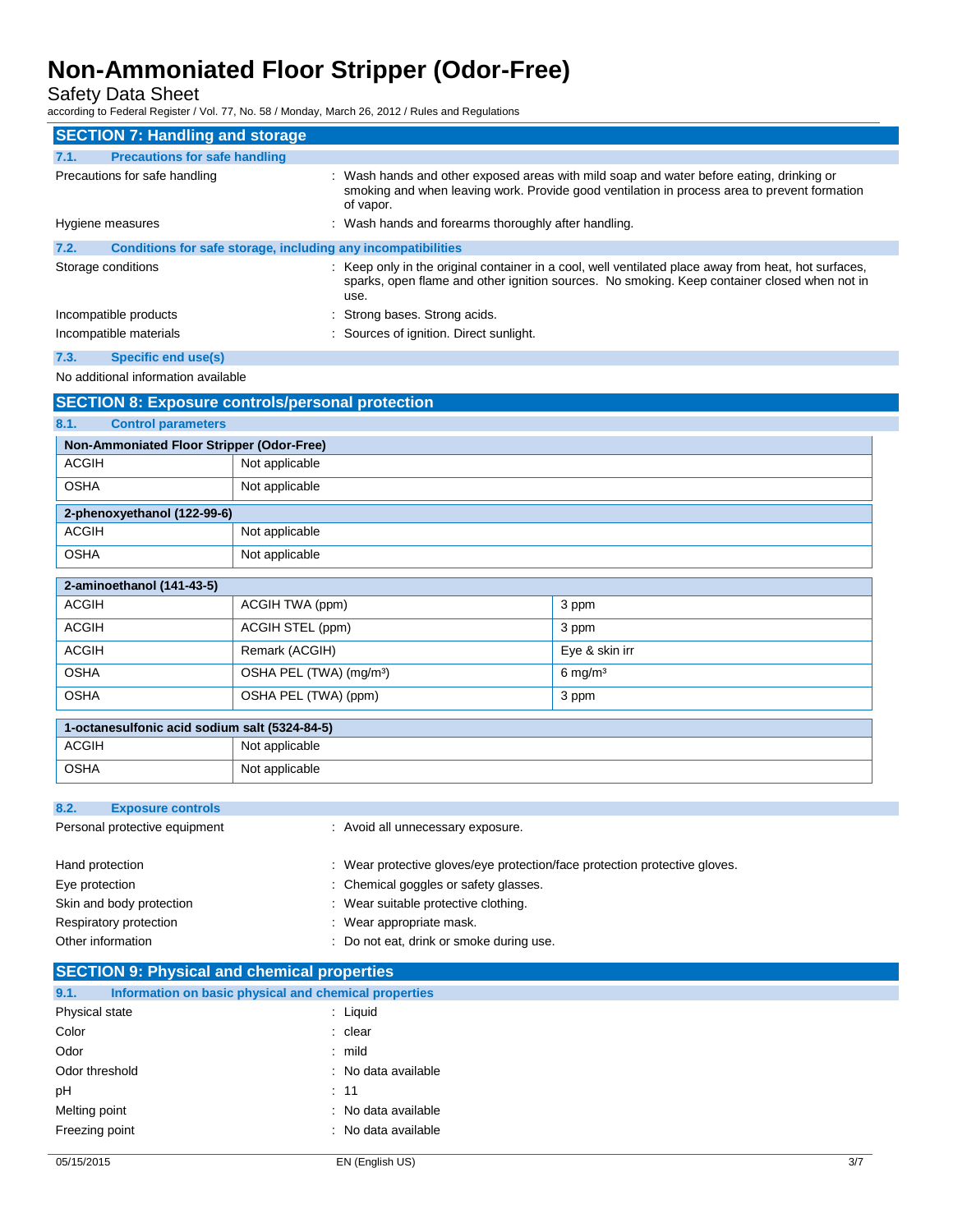Safety Data Sheet

according to Federal Register / Vol. 77, No. 58 / Monday, March 26, 2012 / Rules and Regulations

| Boiling point                                      | : $212 - 220$ °F                                                                                                         |  |  |
|----------------------------------------------------|--------------------------------------------------------------------------------------------------------------------------|--|--|
| Flash point                                        | : $\geq 200$ °F                                                                                                          |  |  |
| Relative evaporation rate (butyl acetate=1)        | : No data available                                                                                                      |  |  |
| Flammability (solid, gas)                          | : No data available                                                                                                      |  |  |
| <b>Explosion limits</b>                            | : No data available                                                                                                      |  |  |
| <b>Explosive properties</b>                        | : No data available                                                                                                      |  |  |
| Oxidizing properties                               | : No data available                                                                                                      |  |  |
| Vapor pressure                                     | : No data available                                                                                                      |  |  |
| Relative density                                   | : 1.02                                                                                                                   |  |  |
| Relative vapor density at 20 °C                    | : Same as water                                                                                                          |  |  |
| Solubility                                         | Soluble in water.<br>Water: Solubility in water of component(s) of the mixture :<br>• : 2.7 g/100ml • · • : > 10 g/100ml |  |  |
| Log Pow                                            | : No data available                                                                                                      |  |  |
| Log Kow                                            | : No data available                                                                                                      |  |  |
| Auto-ignition temperature                          | : No data available                                                                                                      |  |  |
| Decomposition temperature                          | : No data available                                                                                                      |  |  |
| Viscosity                                          | : No data available                                                                                                      |  |  |
| Viscosity, kinematic                               | : No data available                                                                                                      |  |  |
| Viscosity, dynamic                                 | : No data available                                                                                                      |  |  |
| <b>Other information</b><br>9.2.                   |                                                                                                                          |  |  |
| No additional information available                |                                                                                                                          |  |  |
| <b>SECTION 10: Stability and reactivity</b>        |                                                                                                                          |  |  |
| 10.1.<br><b>Reactivity</b>                         |                                                                                                                          |  |  |
| No additional information available                |                                                                                                                          |  |  |
| 10.2.<br><b>Chemical stability</b>                 |                                                                                                                          |  |  |
| Stable under normal conditions. Not established.   |                                                                                                                          |  |  |
| 10.3.<br><b>Possibility of hazardous reactions</b> |                                                                                                                          |  |  |
| Not optablished                                    |                                                                                                                          |  |  |

Not established.

**10.4. Conditions to avoid**

Direct sunlight. Extremely high or low temperatures.

**10.5. Incompatible materials**

Strong acids. Strong bases.

**10.6. Hazardous decomposition products**

Fume. Carbon monoxide. Carbon dioxide.

### **SECTION 11: Toxicological information**

**11.1. Information on toxicological effects**

Acute toxicity **in the case of the case of the case of the case of the case of the case of the case of the case of the case of the case of the case of the case of the case of the case of the case of the case of the case of** 

| 2-phenoxyethanol (122-99-6)                 |                            |  |
|---------------------------------------------|----------------------------|--|
| LD50 oral rat<br>1260 mg/kg (Rat)           |                            |  |
| LD50 dermal rat                             | 14422 mg/kg (Rat)          |  |
| LD50 dermal rabbit                          | 5500 mg/kg (Rabbit)        |  |
| ATE US (oral)                               | 1260.000 mg/kg body weight |  |
| ATE US (dermal)                             | 5500.000 mg/kg body weight |  |
| 2-aminoethanol (141-43-5)                   |                            |  |
| LD50 oral rat                               | 1720 mg/kg (Rat)           |  |
| LD50 dermal rabbit                          | 1018 mg/kg (Rabbit)        |  |
| 1720.000 mg/kg body weight<br>ATE US (oral) |                            |  |
| ATE US (dermal)                             | 1018.000 mg/kg body weight |  |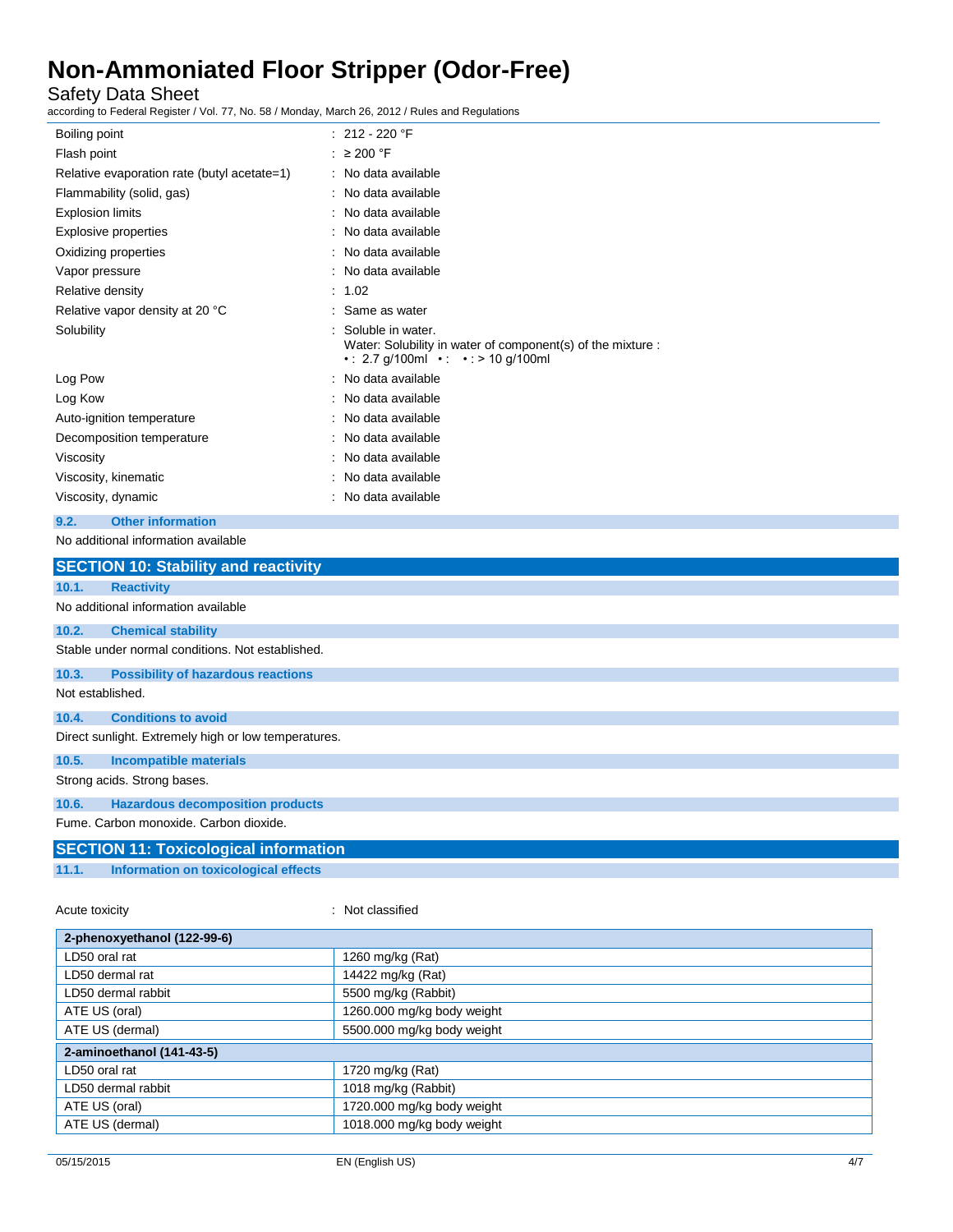Safety Data Sheet

according to Federal Register / Vol. 77, No. 58 / Monday, March 26, 2012 / Rules and Regulations

| Skin corrosion/irritation                              | : Causes skin irritation.                                           |
|--------------------------------------------------------|---------------------------------------------------------------------|
|                                                        | pH: 11                                                              |
| Serious eye damage/irritation                          | : Causes serious eye damage.                                        |
|                                                        | pH: 11                                                              |
| Respiratory or skin sensitization                      | : Not classified                                                    |
| Germ cell mutagenicity                                 | : Not classified                                                    |
| Carcinogenicity                                        | : Not classified                                                    |
| Reproductive toxicity                                  | : Not classified                                                    |
| Specific target organ toxicity (single exposure)       | : Not classified                                                    |
| Specific target organ toxicity (repeated<br>exposure)  | : Not classified                                                    |
| Aspiration hazard                                      | : Not classified                                                    |
| Potential Adverse human health effects and<br>symptoms | : Based on available data, the classification criteria are not met. |
| Symptoms/injuries after skin contact                   | : Causes skin irritation.                                           |
| Symptoms/injuries after eye contact                    | : Causes serious eye damage.                                        |

### **SECTION 12: Ecological information**

**12.1. Toxicity**

| 2-phenoxyethanol (122-99-6)   |                                                        |  |
|-------------------------------|--------------------------------------------------------|--|
| LC50 fish 1                   | 345 mg/l (96 h; Pimephales promelas)                   |  |
| EC50 Daphnia 1                | 357 mg/l (96 h; Chaetogammarus marinus)                |  |
| 2-aminoethanol (141-43-5)     |                                                        |  |
| LC50 fish 1                   | 150 mg/l 96 h; Salmo gairdneri (Oncorhynchus mykiss)   |  |
| EC50 Daphnia 1                | 140 mg/l (24 h; Daphnia magna)                         |  |
| LC50 fish 2                   | 329.16 mg/l (96 h; Lepomis macrochirus)                |  |
| TLM fish 1                    | 100 - 1000,96 h; Pisces                                |  |
| TLM other aquatic organisms 1 | 100 - 1000.96 h                                        |  |
| Threshold limit algae 1       | 0.97 mg/l (192 h; Scenedesmus quadricauda; Inhibitory) |  |
| Threshold limit algae 2       | 35 mg/l (72 h; Algae)                                  |  |

#### **12.2. Persistence and degradability**

| Non-Ammoniated Floor Stripper (Odor-Free)     |                                                            |  |
|-----------------------------------------------|------------------------------------------------------------|--|
| Persistence and degradability                 | Not established.                                           |  |
| 2-phenoxyethanol (122-99-6)                   |                                                            |  |
| Persistence and degradability                 | Readily biodegradable in water.                            |  |
| ThOD                                          | 2.47 g $O_2$ /g substance                                  |  |
| BOD (% of ThOD)                               | $(20 \text{ day(s)})$ 0.75                                 |  |
| 2-aminoethanol (141-43-5)                     |                                                            |  |
| Persistence and degradability                 | Readily biodegradable in water. Biodegradable in the soil. |  |
| Biochemical oxygen demand (BOD)               | 0.80 g O <sub>2</sub> /g substance                         |  |
| Chemical oxygen demand (COD)                  | 1.34 g $O_2$ /g substance                                  |  |
| <b>ThOD</b>                                   | 2.49 g $O_2$ /g substance                                  |  |
| BOD (% of ThOD)                               | 0.32 % ThOD                                                |  |
| 1-octanesulfonic acid sodium salt (5324-84-5) |                                                            |  |
| Persistence and degradability                 | Biodegradability in water: no data available.              |  |
| 12.3.<br><b>Bioaccumulative potential</b>     |                                                            |  |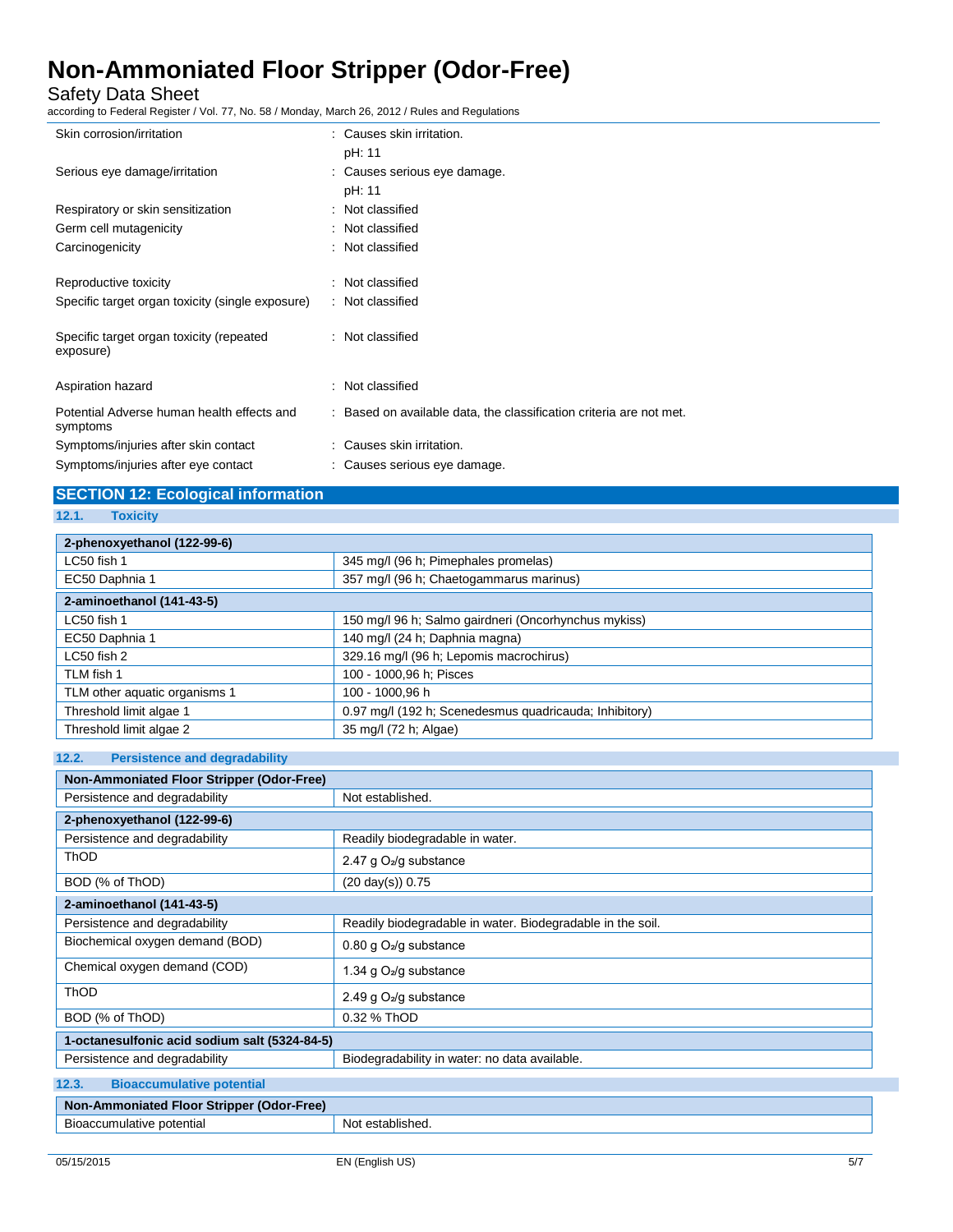Safety Data Sheet

according to Federal Register / Vol. 77, No. 58 / Monday, March 26, 2012 / Rules and Regulations

| 2-phenoxyethanol (122-99-6)                                               |                                                                         |  |
|---------------------------------------------------------------------------|-------------------------------------------------------------------------|--|
| Log Pow                                                                   | $1.16 - 1.2$                                                            |  |
| Bioaccumulative potential                                                 | Low potential for bioaccumulation (Log Kow $<$ 4).                      |  |
| 2-aminoethanol (141-43-5)                                                 |                                                                         |  |
| Log Pow                                                                   | $-1.91$                                                                 |  |
| Bioaccumulative potential                                                 | Bioaccumulation: not applicable.                                        |  |
| 1-octanesulfonic acid sodium salt (5324-84-5)                             |                                                                         |  |
| Bioaccumulative potential                                                 | No bioaccumulation data available.                                      |  |
| 12.4.<br><b>Mobility in soil</b>                                          |                                                                         |  |
|                                                                           |                                                                         |  |
| 2-aminoethanol (141-43-5)<br>Surface tension                              | 0.050 N/m                                                               |  |
|                                                                           |                                                                         |  |
| 12.5.<br><b>Other adverse effects</b>                                     |                                                                         |  |
|                                                                           |                                                                         |  |
| Effect on the global warming                                              | : No known ecological damage caused by this product.                    |  |
| Other information                                                         | : Avoid release to the environment.                                     |  |
|                                                                           |                                                                         |  |
| <b>SECTION 13: Disposal considerations</b>                                |                                                                         |  |
| 13.1.<br><b>Waste treatment methods</b>                                   |                                                                         |  |
| Waste disposal recommendations                                            | Dispose in a safe manner in accordance with local/national regulations. |  |
| Ecology - waste materials                                                 | : Avoid release to the environment.                                     |  |
| <b>SECTION 14: Transport information</b>                                  |                                                                         |  |
|                                                                           |                                                                         |  |
| <b>Department of Transportation (DOT)</b>                                 |                                                                         |  |
| In accordance with DOT                                                    |                                                                         |  |
| Not regulated for transport                                               |                                                                         |  |
| <b>Additional information</b>                                             |                                                                         |  |
| Other information                                                         | : No supplementary information available.                               |  |
|                                                                           |                                                                         |  |
| <b>ADR</b>                                                                |                                                                         |  |
| No additional information available                                       |                                                                         |  |
| <b>Transport by sea</b>                                                   |                                                                         |  |
| No additional information available                                       |                                                                         |  |
| Air transport                                                             |                                                                         |  |
| No additional information available                                       |                                                                         |  |
|                                                                           |                                                                         |  |
| <b>SECTION 15: Regulatory information</b>                                 |                                                                         |  |
| 15.1. US Federal regulations                                              |                                                                         |  |
| 2-phenoxyethanol (122-99-6)                                               |                                                                         |  |
| Listed on the United States TSCA (Toxic Substances Control Act) inventory |                                                                         |  |
| 2-aminoethanol (141-43-5)                                                 |                                                                         |  |
| Listed on the United States TSCA (Toxic Substances Control Act) inventory |                                                                         |  |
| 1-octanesulfonic acid sodium salt (5324-84-5)                             |                                                                         |  |
| Listed on the United States TSCA (Toxic Substances Control Act) inventory |                                                                         |  |
| 15.2. International regulations                                           |                                                                         |  |
| <b>CANADA</b>                                                             |                                                                         |  |
| No additional information available                                       |                                                                         |  |
|                                                                           |                                                                         |  |
| <b>EU-Regulations</b>                                                     |                                                                         |  |
| No additional information available                                       |                                                                         |  |
| Classification according to Regulation (EC) No. 1272/2008 [CLP]           |                                                                         |  |

No additional information available